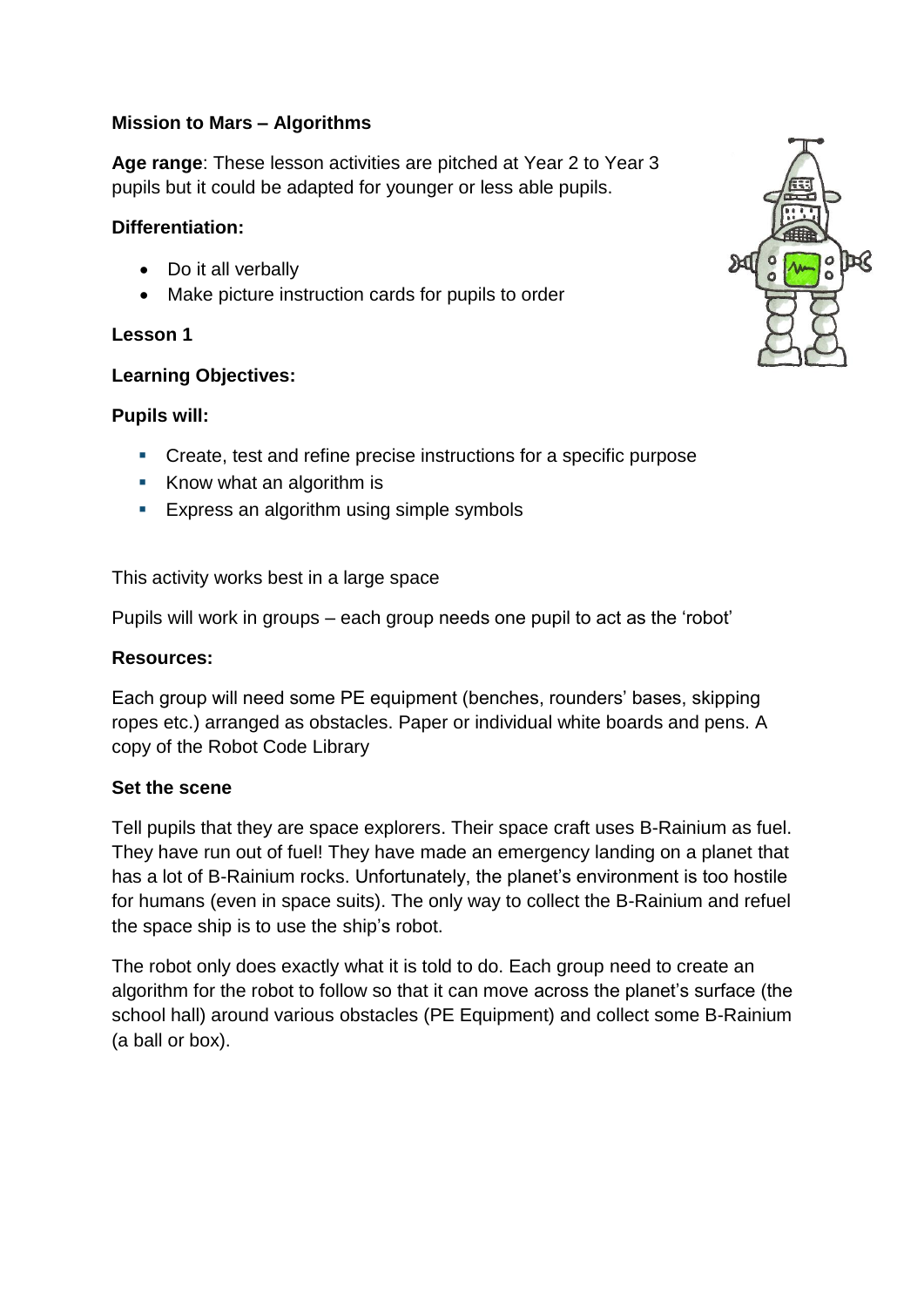### **Warm up activity**

Each group of pupils instructs a 'robot' pupil through

Turn right

the obstacles to the B-Rainium using natural language. The 'robot' child must only do what they are instructed to do. At first pupils are likely to give vague instructions such as 'walk' or 'go round the mat'. Robots can't follow these sorts of instructions. Encourage children to give more precise instructions such as 'walk forward 3 steps'.

## **A set of precise instructions for a special purpose is called an algorithm**



Discuss any issues/problems that arise.

## **Main activity**

Explain that robots do not understand natural language and that the robot on the space ship only understands a few basic commands (see the Robot Code Library).

In groups, write an **algorithm,** using the Robot Code Library, for the robot child to follow.

An algorithm to walk forward six steps, turn right and walk two steps might look like this

# 1.1 1.1 1.1 1.1 1.4. ተ..ተ ተ..ተ

Repeat the warm up activity but this time with the robot following the algorithm exactly.

Most groups are likely to have some 'bugs' or errors in their algorithm meaning that the robot will not be able to navigate through the obstacle course.

*Debugging is an important part of programming. It doesn't mean that you have failed! It is an essential ingredient in programme development. Allow pupils to find and correct their own (or each other's) errors.*

Allow pupils to call the robot back to base, debug (correct) the algorithm and re-run the programme.

Repeat as necessary.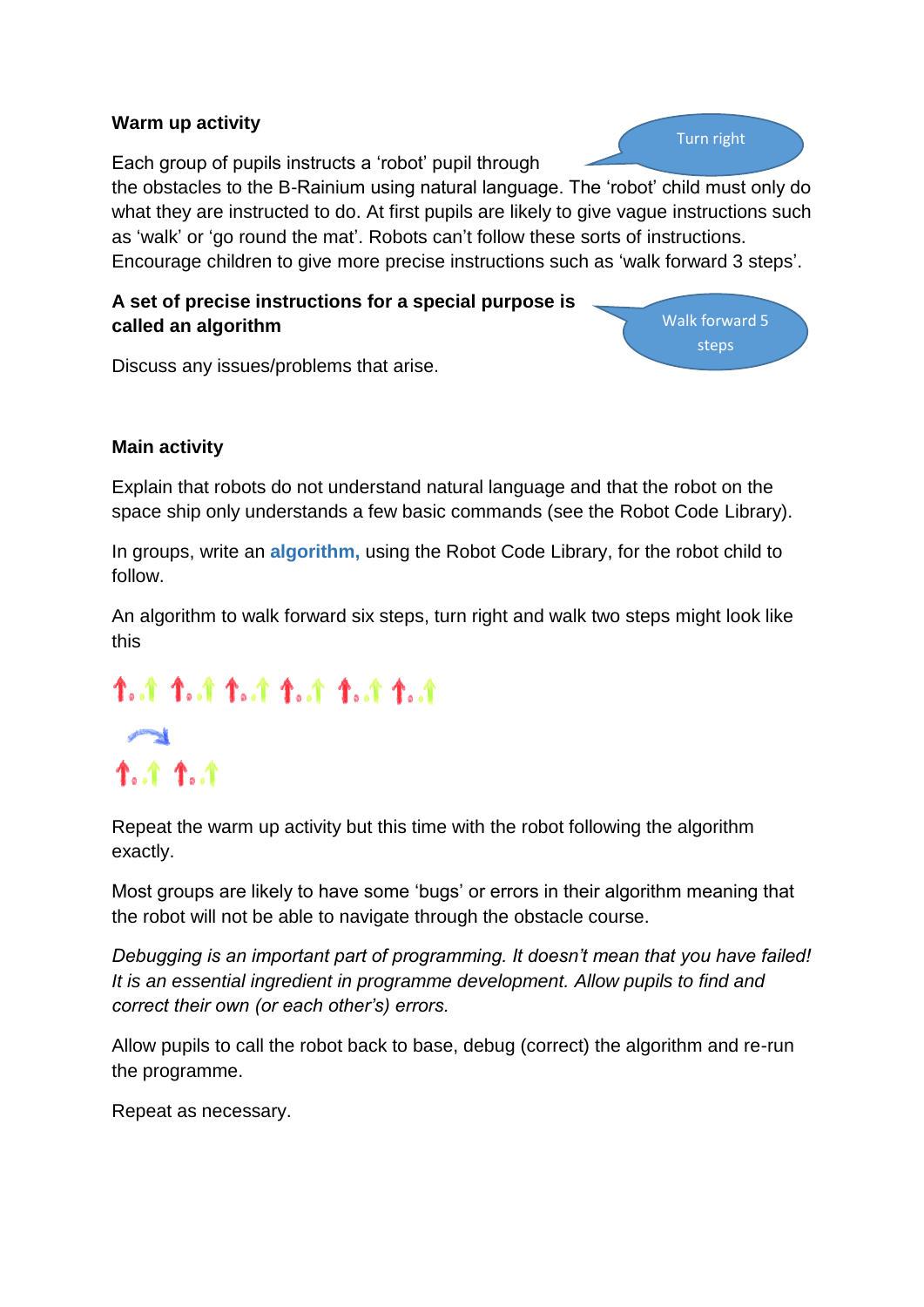## **Development**

Pupils will have been drawing an arrow for each step or input a move forward command for each step. If the robot or floor turtle needs to move several steps this can get pretty tedious. Can pupils think of a way to instruct the robot to move several steps without having to write a command for command for

each individual step? Many **programming** languages use a 'repeat' command followed by followed by the number of repetitions required.

This command for walking eight steps could become

 $4\times$  1.1

How could pupils adapt the and  $\blacksquare$  and  $\blacksquare$  (turn right and turn left) commands to allow greater accuracy and finer control?

Allow pupils to write (and debug) an algorithm for guiding the robot back to the ship using their new commands. What impact do these commands have on their algorithm?

### **Plenary**

Ask pupils what would happen in a real situation if the algorithm was wrong.

What could the pupils have done increase their chances of getting the algorithm right before they sent the robot out? Discuss the importance of planning, trial and error and debugging.